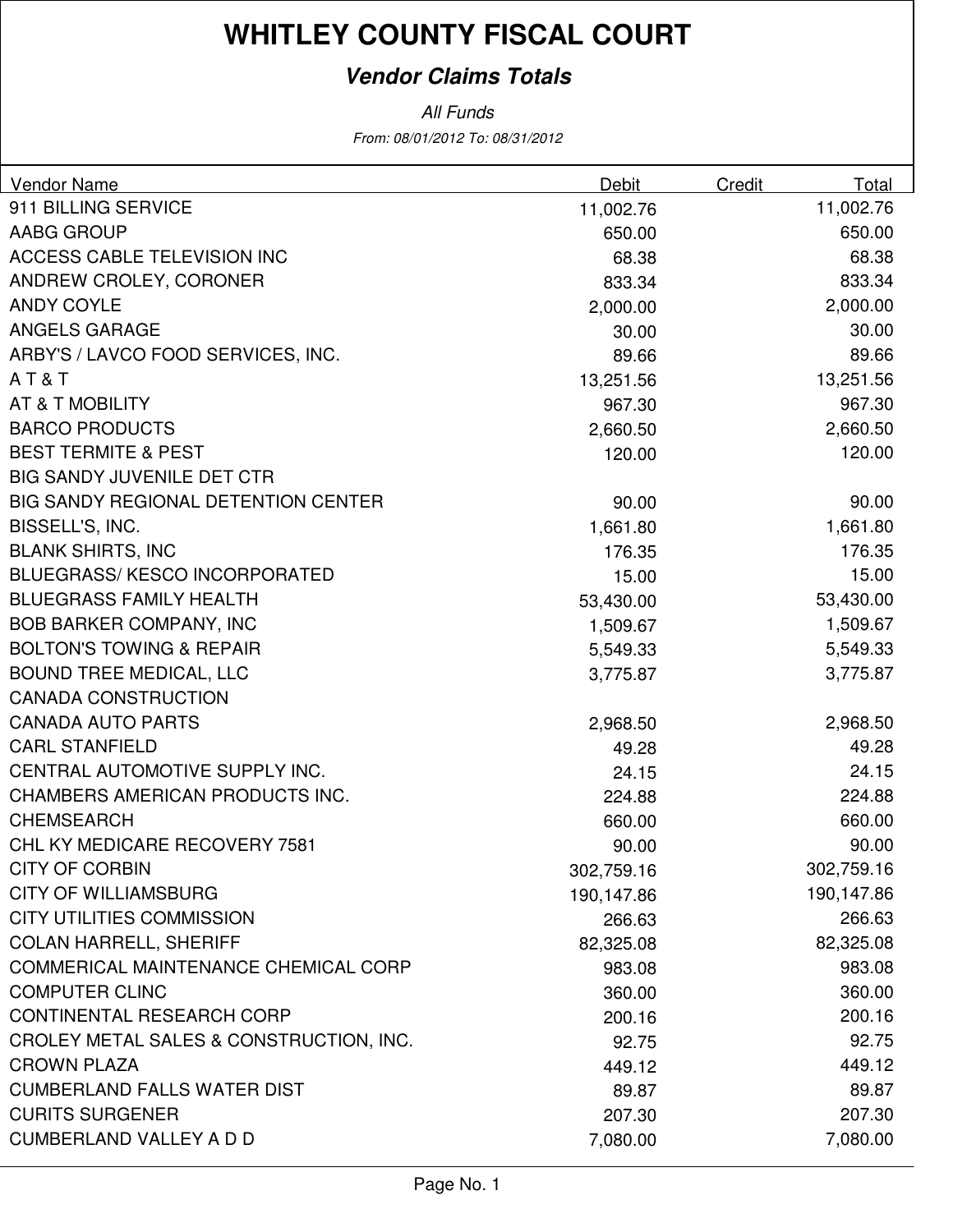### **Vendor Claims Totals**

All Funds

From: 08/01/2012 To: 08/31/2012

| CUMBERLAND VALLEY ELECTRIC, INC.<br>1,167.10<br>1,167.10<br><b>DAVID OWENS</b><br>132.00<br>132.00<br><b>D &amp; D AUTO REPAIR</b><br>1,949.54<br>1,949.54<br><b>DELTA DENTAL</b><br>1,805.40<br>1,805.40<br>DELTA NATURAL GAS CO., INC.<br>1,596.82<br>1,596.82<br><b>DENNITA TAYLOR</b><br>82.25<br>82.25<br><b>DISH NETWORK</b><br>177.84<br>177.84<br><b>FAMILY DOLLAR STORE</b><br>381.25<br>381.25<br>DOMINO'S PIZZA OF WILLIAMSBURG<br>625.13<br>625.13<br>ECONO SIGNS, LLC.<br>37.90<br>37.90<br><b>EDWARD LANHAM</b><br>2,000.00<br>2,000.00<br><b>ELLIS SANITATION</b><br>ELLISON'S SANITARY SUPPLY CO., INC.<br>989.01<br>989.01<br>EMCON HOME GUARD, INC.<br>5,460.00<br>5,460.00 | Vendor Name | Debit | Credit | Total |
|-----------------------------------------------------------------------------------------------------------------------------------------------------------------------------------------------------------------------------------------------------------------------------------------------------------------------------------------------------------------------------------------------------------------------------------------------------------------------------------------------------------------------------------------------------------------------------------------------------------------------------------------------------------------------------------------------|-------------|-------|--------|-------|
|                                                                                                                                                                                                                                                                                                                                                                                                                                                                                                                                                                                                                                                                                               |             |       |        |       |
|                                                                                                                                                                                                                                                                                                                                                                                                                                                                                                                                                                                                                                                                                               |             |       |        |       |
|                                                                                                                                                                                                                                                                                                                                                                                                                                                                                                                                                                                                                                                                                               |             |       |        |       |
|                                                                                                                                                                                                                                                                                                                                                                                                                                                                                                                                                                                                                                                                                               |             |       |        |       |
|                                                                                                                                                                                                                                                                                                                                                                                                                                                                                                                                                                                                                                                                                               |             |       |        |       |
|                                                                                                                                                                                                                                                                                                                                                                                                                                                                                                                                                                                                                                                                                               |             |       |        |       |
|                                                                                                                                                                                                                                                                                                                                                                                                                                                                                                                                                                                                                                                                                               |             |       |        |       |
|                                                                                                                                                                                                                                                                                                                                                                                                                                                                                                                                                                                                                                                                                               |             |       |        |       |
|                                                                                                                                                                                                                                                                                                                                                                                                                                                                                                                                                                                                                                                                                               |             |       |        |       |
|                                                                                                                                                                                                                                                                                                                                                                                                                                                                                                                                                                                                                                                                                               |             |       |        |       |
|                                                                                                                                                                                                                                                                                                                                                                                                                                                                                                                                                                                                                                                                                               |             |       |        |       |
|                                                                                                                                                                                                                                                                                                                                                                                                                                                                                                                                                                                                                                                                                               |             |       |        |       |
|                                                                                                                                                                                                                                                                                                                                                                                                                                                                                                                                                                                                                                                                                               |             |       |        |       |
|                                                                                                                                                                                                                                                                                                                                                                                                                                                                                                                                                                                                                                                                                               |             |       |        |       |
| <b>EVELYN McCULLAH</b><br>110.00<br>110.00                                                                                                                                                                                                                                                                                                                                                                                                                                                                                                                                                                                                                                                    |             |       |        |       |
| <b>EZ COUNTRY</b><br>425.00<br>425.00                                                                                                                                                                                                                                                                                                                                                                                                                                                                                                                                                                                                                                                         |             |       |        |       |
| <b>FASHION PALACE</b><br>235.00<br>235.00                                                                                                                                                                                                                                                                                                                                                                                                                                                                                                                                                                                                                                                     |             |       |        |       |
| <b>FAULKNER AND TAYLOR</b><br>163.98<br>163.98                                                                                                                                                                                                                                                                                                                                                                                                                                                                                                                                                                                                                                                |             |       |        |       |
| <b>FLEETONE</b><br>17,151.23<br>17,151.23                                                                                                                                                                                                                                                                                                                                                                                                                                                                                                                                                                                                                                                     |             |       |        |       |
| <b>G &amp; K SERVICES, INC</b><br>1,111.46<br>1,111.46                                                                                                                                                                                                                                                                                                                                                                                                                                                                                                                                                                                                                                        |             |       |        |       |
| G & E DRIVE-IN<br>261.77<br>261.77                                                                                                                                                                                                                                                                                                                                                                                                                                                                                                                                                                                                                                                            |             |       |        |       |
| <b>G PAVING</b><br>400.00<br>400.00                                                                                                                                                                                                                                                                                                                                                                                                                                                                                                                                                                                                                                                           |             |       |        |       |
| <b>GRIFFIN GATE MARRIOTT RESORT &amp; SPA</b><br>429.68<br>429.68                                                                                                                                                                                                                                                                                                                                                                                                                                                                                                                                                                                                                             |             |       |        |       |
| <b>HARDEE'S</b><br>164.66<br>164.66                                                                                                                                                                                                                                                                                                                                                                                                                                                                                                                                                                                                                                                           |             |       |        |       |
| HARP ENTERPRISES, INC.<br>872.14<br>872.14                                                                                                                                                                                                                                                                                                                                                                                                                                                                                                                                                                                                                                                    |             |       |        |       |
| HINKLE CONTRACTING CORPORATION<br>16,466.05<br>16,466.05                                                                                                                                                                                                                                                                                                                                                                                                                                                                                                                                                                                                                                      |             |       |        |       |
| <b>HOLSTON GASES</b><br>2,838.27<br>2,838.27                                                                                                                                                                                                                                                                                                                                                                                                                                                                                                                                                                                                                                                  |             |       |        |       |
| <b>HUDSON MATERIALS</b><br>30,168.36<br>30,168.36                                                                                                                                                                                                                                                                                                                                                                                                                                                                                                                                                                                                                                             |             |       |        |       |
| HUMANA GOLD CHOICE PLANS<br>309.62<br>309.62                                                                                                                                                                                                                                                                                                                                                                                                                                                                                                                                                                                                                                                  |             |       |        |       |
| <b>HYATT REGENCY</b><br>1,170.88<br>1,170.88                                                                                                                                                                                                                                                                                                                                                                                                                                                                                                                                                                                                                                                  |             |       |        |       |
| <b>HYDRAULIC SPEC. INC</b><br>1,087.70<br>1,087.70                                                                                                                                                                                                                                                                                                                                                                                                                                                                                                                                                                                                                                            |             |       |        |       |
| <b>HOMETOWN IGA #57</b><br>622.56<br>622.56                                                                                                                                                                                                                                                                                                                                                                                                                                                                                                                                                                                                                                                   |             |       |        |       |
| <b>IMAGING OFFICE SYSTEMS INC</b><br>876.06<br>876.06                                                                                                                                                                                                                                                                                                                                                                                                                                                                                                                                                                                                                                         |             |       |        |       |
| <b>JAMIE FUSON</b><br>527.45<br>527.45                                                                                                                                                                                                                                                                                                                                                                                                                                                                                                                                                                                                                                                        |             |       |        |       |
| <b>J &amp; C TRUCKING</b><br>200.00<br>200.00                                                                                                                                                                                                                                                                                                                                                                                                                                                                                                                                                                                                                                                 |             |       |        |       |
| <b>JERRY PRIVETT</b><br>40.33<br>40.33                                                                                                                                                                                                                                                                                                                                                                                                                                                                                                                                                                                                                                                        |             |       |        |       |
| <b>J LINE AUTO TRIM</b><br>299.00<br>299.00                                                                                                                                                                                                                                                                                                                                                                                                                                                                                                                                                                                                                                                   |             |       |        |       |
| JOHNNY WHEELS OF WILLIAMSBURG, INC<br>1,340.00<br>1,340.00                                                                                                                                                                                                                                                                                                                                                                                                                                                                                                                                                                                                                                    |             |       |        |       |
| <b>JONES GROCERY</b><br>25.98<br>25.98                                                                                                                                                                                                                                                                                                                                                                                                                                                                                                                                                                                                                                                        |             |       |        |       |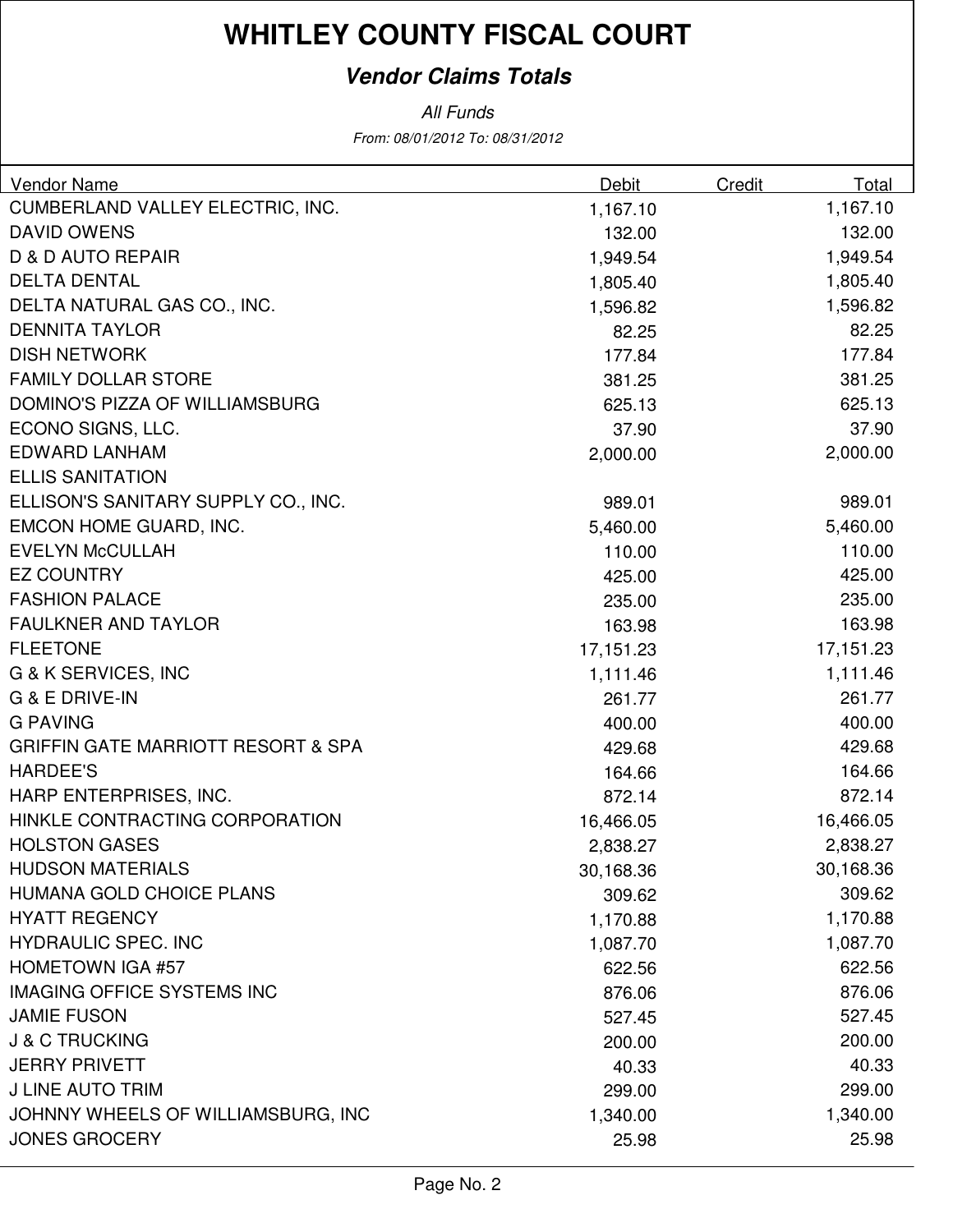### **Vendor Claims Totals**

From: 08/01/2012 To: 08/31/2012 All Funds

| Vendor Name                           | Debit      | <b>Credit</b> | Total      |
|---------------------------------------|------------|---------------|------------|
| <b>JOSH CRAWFORD</b>                  | 340.00     |               | 340.00     |
| K A C O ALL LINES FUND                | 98,800.00  |               | 98,800.00  |
| KACO WORKERS COMPENSATION FUND        | 113,297.00 |               | 113,297.00 |
| KAPA                                  | 960.00     |               | 960.00     |
| KAY SCHWARTZ, COUNTY CLERK            | 1,000.00   |               | 1,000.00   |
| KELLWELL FOOD MANAGEMENT              | 34,511.46  |               | 34,511.46  |
| <b>KELLY HAMPTON</b>                  | 169.40     |               | 169.40     |
| <b>KEN TEN ADVERTISING</b>            | 1,106.99   |               | 1,106.99   |
| KU                                    | 16,717.45  |               | 16,717.45  |
| <b>KESC</b>                           | 330.00     |               | 330.00     |
| <b>KFC</b>                            | 371.46     |               | 371.46     |
| <b>KIMBELL MIDWEST</b>                | 241.31     |               | 241.31     |
| KNOX COUNTY UTILITIES COMMISSION      | 15.87      |               | 15.87      |
| KNOX-WHITLEY HUMANE ASSOCIATION, INC, | 7,500.00   |               | 7,500.00   |
| <b>KOLA</b>                           | 500.00     |               | 500.00     |
| KY ASSOCIATION OF COUNTIES            | 1,100.00   |               | 1,100.00   |
| <b>KY OUTDOORSMAN</b>                 | 299.98     |               | 299.98     |
| <b>KENTUCKY STATE TREASURER</b>       | 16,368.02  |               | 16,368.02  |
| <b>LAUREL TERMITE CONTROL</b>         | 2,330.00   |               | 2,330.00   |
| LIDA J. POWERS                        | 600.00     |               | 600.00     |
| LOIS AND BRUCE COX                    | 14.83      |               | 14.83      |
| <b>WILLIAMSBURG MASONIC LODGE</b>     | 500.00     |               | 500.00     |
| MID-SPRINGS COMMUNITY ACTION PARK     | 500.00     |               | 500.00     |
| <b>MORGAN TRUCK PARTS</b>             | 1,194.40   |               | 1,194.40   |
| MOUNTAIN SIDE COAL CO, INC.           | 450.00     |               | 450.00     |
| <b>MOUNTAIN VALLEY INSURANCE</b>      | 5,200.00   |               | 5,200.00   |
| <b>NEWS JOURNAL</b>                   | 19,741.83  |               | 19,741.83  |
| NI GOVERNMENT SERVICES, INC.          | 80.11      |               | 80.11      |
| NORTHERN SAFETY CO                    | 859.08     |               | 859.08     |
| <b>NORVEX SUPPLY</b>                  | 2,551.22   |               | 2,551.22   |
| OVERHEAD DOOR COMPANY                 | 821.00     |               | 821.00     |
| <b>OWENS AUTO PARTS</b>               | 144.46     |               | 144.46     |
| PATTERSON CREEK VFD                   | 200.00     |               | 200.00     |
| PHYSIO CONTROL                        | 299.00     |               | 299.00     |
| POFF CARTING SERVICE                  | 3,485.48   |               | 3,485.48   |
| PREFERRED LAB SERVICE                 | 500.00     |               | 500.00     |
| PREWITT FARM SUPPLY                   | 399.99     |               | 399.99     |
| PROFFESSIONAL VEHICLE CORP            | 520.00     |               | 520.00     |
| PULASKI COUNTY DETENTION CTR          | 1,023.44   |               | 1,023.44   |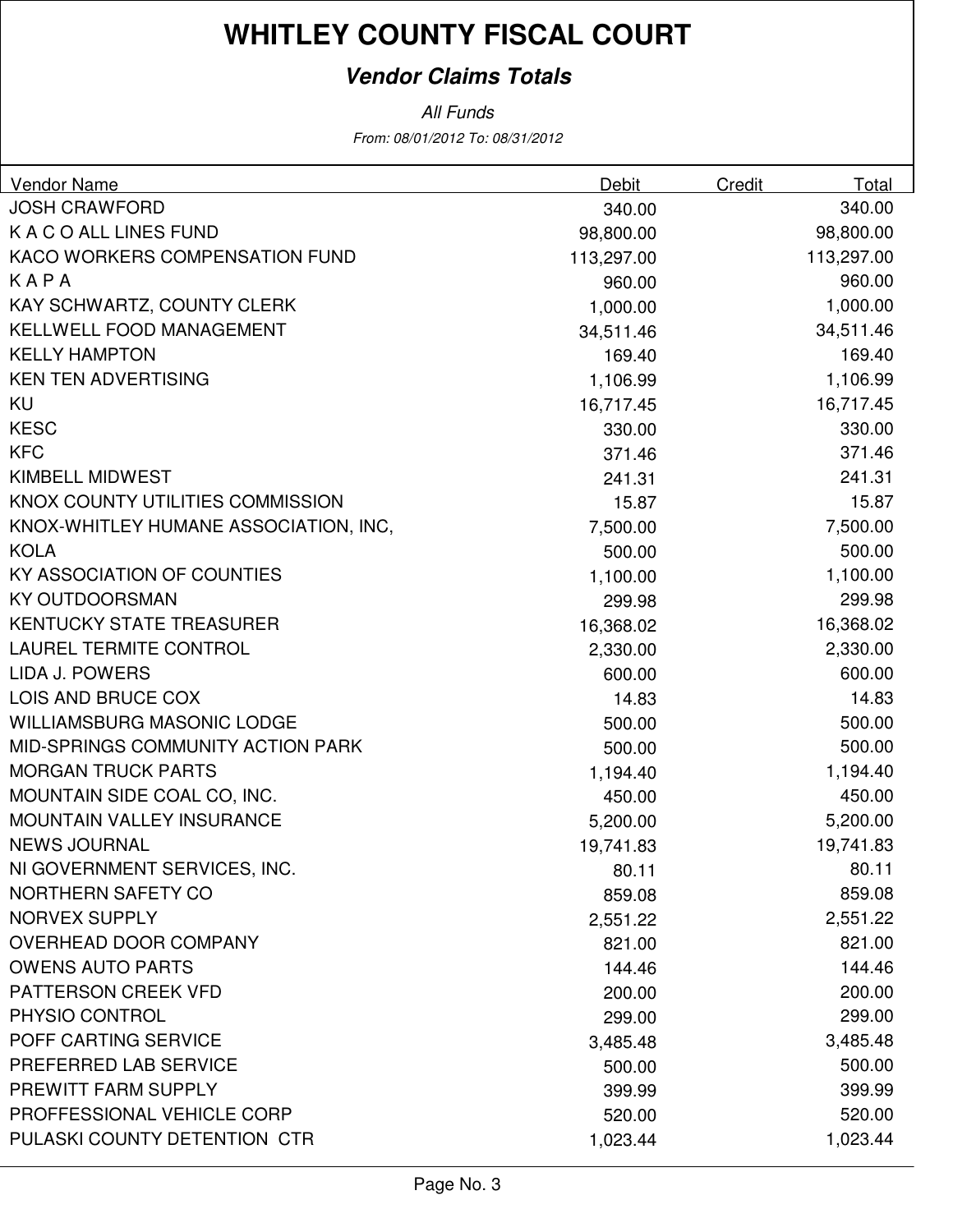### **Vendor Claims Totals**

From: 08/01/2012 To: 08/31/2012 All Funds

| Vendor Name                          | <b>Debit</b> | Credit | <b>Total</b> |
|--------------------------------------|--------------|--------|--------------|
| <b>QUALITY CARE AUTO SERVICE</b>     | 6,215.38     |        | 6,215.38     |
| <b>QUILL CORPORATION</b>             | 1,672.47     |        | 1,672.47     |
| <b>RADIO SHACK</b>                   | 135.98       |        | 135.98       |
| <b>RALEIGH MEADORS</b>               | 11,000.00    |        | 11,000.00    |
| R. C. MILLER OIL CO                  | 9,775.60     |        | 9,775.60     |
| AMERCIAN RED CROSS                   | 10,000.00    |        | 10,000.00    |
| <b>ROGER WELLS</b>                   | 388.30       |        | 388.30       |
| <b>WHITLEY COUNTY PVA</b>            | 12,600.00    |        | 12,600.00    |
| SOUTHEAST APPARATUS, LLC             | 2,811.65     |        | 2,811.65     |
| <b>SGT JOES</b>                      | 478.39       |        | 478.39       |
| SHELTER INSURANCE                    | 723.90       |        | 723.90       |
| SHELTON CONSTRUCTION                 | 18,150.00    |        | 18,150.00    |
| SOUTHEASTERN EMERGENCY EQUIP.        | 2,673.25     |        | 2,673.25     |
| SOUTHERN HEALTH PARTNERS             | 36,453.65    |        | 36,453.65    |
| SOUTHERN REBINDING, INC.             | 1,158.64     |        | 1,158.64     |
| <b>SOUTH WHITLEY VFD</b>             | 500.00       |        | 500.00       |
| STERICYCLE, INC.                     | 709.64       |        | 709.64       |
| <b>STEVE LUNDY</b>                   | 9.73         |        | 9.73         |
| <b>SUBWAY</b>                        | 1,004.01     |        | 1,004.01     |
| <b>SUPERIOR PROTECTION</b>           | 73.19        |        | 73.19        |
| <b>SWACK</b>                         | 50.00        |        | 50.00        |
| <b>TEKS WORK</b>                     | 100.00       |        | 100.00       |
| <b>TELVENT DTN</b>                   | 2,484.00     |        | 2,484.00     |
| TIME WARNER CABLE                    | 67.88        |        | 67.88        |
| TITAN MEDICAL SUPPLY, LLC.           | 229.95       |        | 229.95       |
| T & L STEEL, INC.                    | 316.42       |        | 316.42       |
| 2 GETON NET, INC.                    | 239.99       |        | 239.99       |
| <b>UMR FINANCIAL SERVICES</b>        | 606.02       |        | 606.02       |
| US BANK CT - LOUISVILLE - KY         | 2,173.32     |        | 2,173.32     |
| <b>U.S. POSTMASTER</b>               | 450.00       |        | 450.00       |
| <b>VERIZON SOUTH</b>                 |              |        |              |
| <b>VERIZON WIRELESS</b>              | 65.51        |        | 65.51        |
| <b>WANDA SIMONS, CPA</b>             | 2,500.00     |        | 2,500.00     |
| WHITLEY COUNTY FISCAL COURT          | 319,248.46   |        | 319,248.46   |
| W D BRYANT & SONS INC.               | 4,998.72     |        | 4,998.72     |
| <b>WENDY'S</b>                       | 579.01       |        | 579.01       |
| <b>WHAYNE SUPPLY COMPANY</b>         | 2,079.02     |        | 2,079.02     |
| WHITLEY COUNTY HEALTH DEPT. DISTRICT | 16.00        |        | 16.00        |
| <b>WHITLEY COUNTY TOURISM BOARD</b>  | 5,865.44     |        | 5,865.44     |